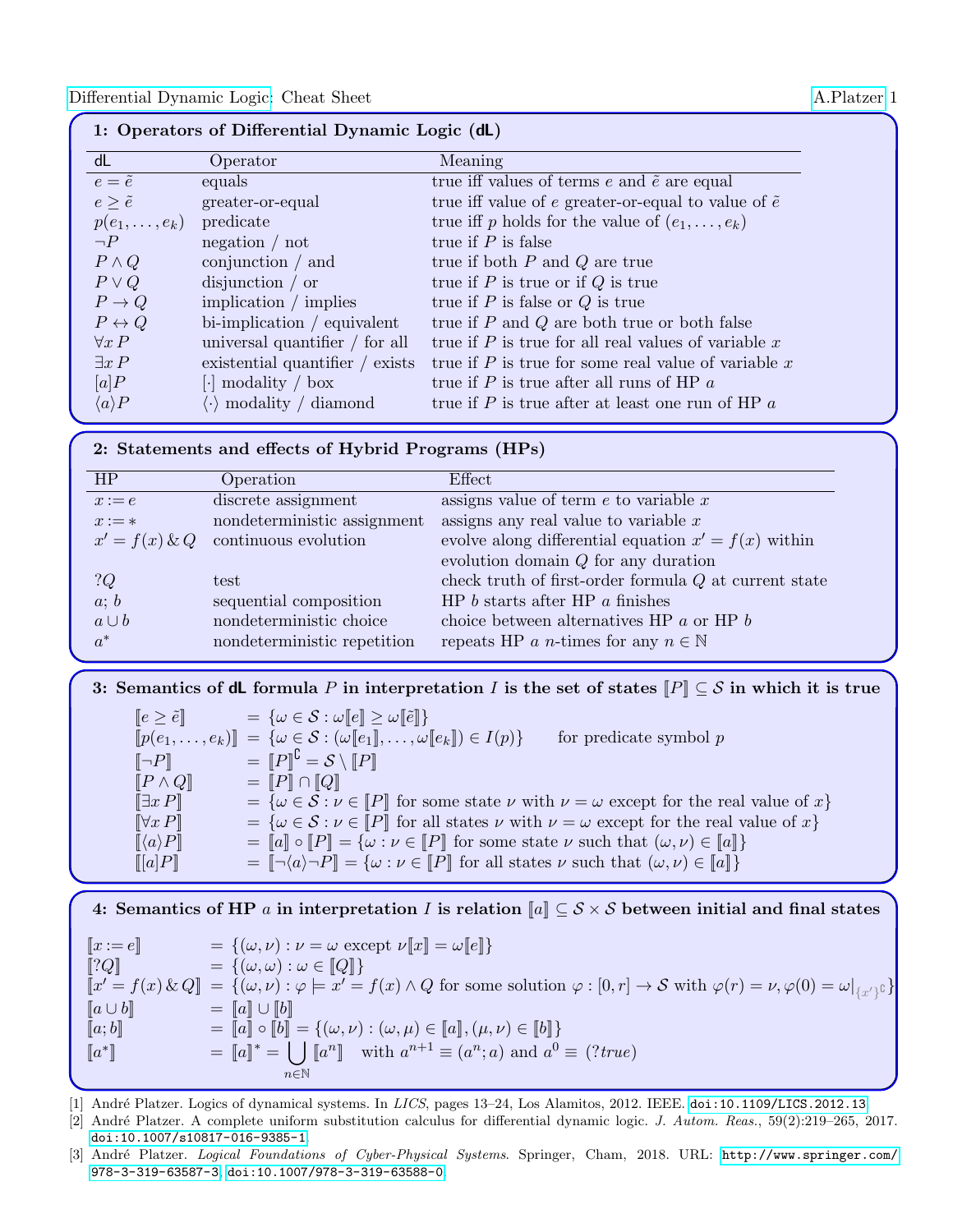

6: Differential equation axioms and differential axioms

DW 
$$
[x' = f(x) \& Q]P \leftrightarrow [x' = f(x) \& Q](Q \rightarrow P)
$$
  
\nDC 
$$
([x' = f(x) \& Q]P \leftrightarrow [x' = f(x) \& Q \land C]P) \leftarrow [x' = f(x) \& Q]C
$$
  
\nDE 
$$
[x' = f(x) \& Q]P \leftrightarrow [x' = f(x) \& Q][x' := f(x)]P
$$
  
\nDI 
$$
([x' = f(x) \& Q]P \leftrightarrow [?Q]P) \leftarrow (Q \rightarrow [x' = f(x) \& Q)](P)'
$$
  
\nDG 
$$
[x' = f(x) \& Q]P \leftrightarrow \exists y [x' = f(x), y' = a(x)y + b(x) \& Q]P
$$
  
\nDS 
$$
[x' = c \& q(x)]p(x) \leftrightarrow \forall t \ge 0 \left( (\forall 0 \le s \le t q(x + cs)) \rightarrow [x := x + ct]p(x) \right)
$$
  
\n*c'* 
$$
(c)' = 0
$$
  
\n*x'* 
$$
(x)' = x'
$$
  
\n+
$$
f'(e + d)' = (e)' + (d)'
$$
  
\n
$$
f'(g) = g(x)][y' := 1] \left( (f(g(x)))' = (f(y))' \cdot (g(x))' \right)
$$

### 7: First-order axioms

 $\forall i \ (\forall x \ p(x)) \rightarrow p(c)$  $\forall \rightarrow \forall x (P \rightarrow Q) \rightarrow (\forall x P \rightarrow \forall x Q)$  $V \forall p \rightarrow \forall x p$  ( $x \notin FV(p)$ )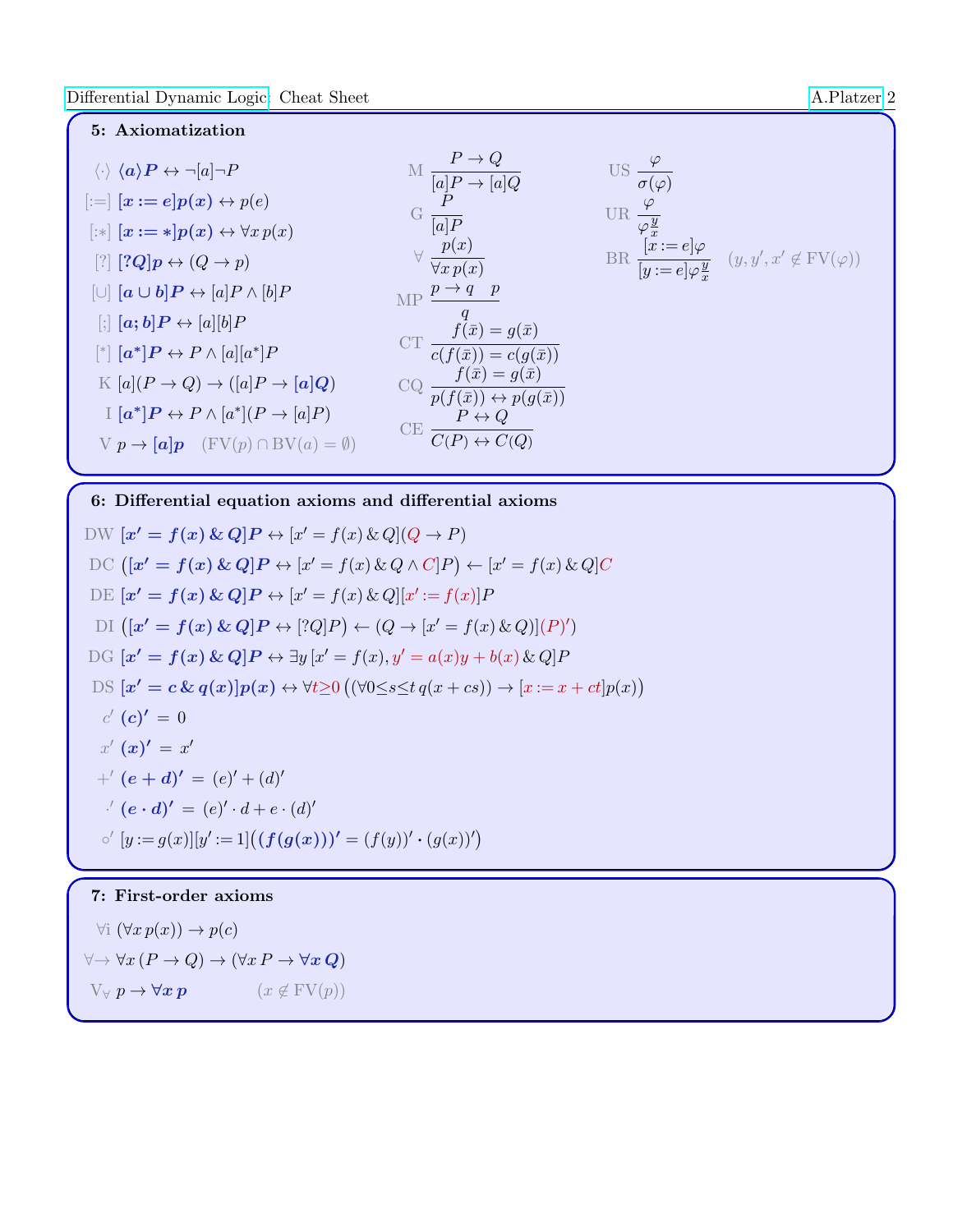8: dL Sequent calculus proof rules

| $\Gamma \vdash J, \Delta \quad J \vdash [a] J \quad J \vdash P$<br>loop<br>$\Gamma \vdash [a^*]P, \Delta$ | $f(\bar{x})=g(\bar{x})$<br>$\Gamma \vdash c(f(\bar{x})) = c(g(\bar{x})), \Delta$                                         | US                                                                                                      |
|-----------------------------------------------------------------------------------------------------------|--------------------------------------------------------------------------------------------------------------------------|---------------------------------------------------------------------------------------------------------|
| $[a]$ $Q, \Delta$<br>MR<br>$\Gamma \vdash [a]P, \Delta$                                                   | $f(\bar{x}) = g(\bar{x})$<br>$\Gamma, c(f(\bar{x})) = c(g(\bar{x})) \vdash \Delta$                                       | $\frac{\Gamma_x^y \vdash \Delta_x^y}{x}$<br>$\Gamma \vdash \Lambda$                                     |
| $P \vdash Q$<br>$\Gamma, [a]Q \vdash \Delta$<br>ML<br>$\Gamma, [a]P \vdash \Delta$                        | $\Gamma \vdash p(g(\bar{x})), \Delta \quad f(\bar{x}) = g(\bar{x})$<br>$\Gamma \vdash p(f(\bar{x})), \Delta$             | BRR $\frac{\Gamma \vdash [y := e] \varphi_x^y, \Delta}{\Gamma \vdash [x := e] \varphi, \Delta}$         |
| $\overline{P}$<br>$\Gamma \vdash [a]P, \Delta$                                                            | $\underline{\Gamma}, p(g(\bar{x})) \vdash \Delta \quad f(\bar{x}) = g(\bar{x})$<br>$\Gamma, p(f(\bar{x})) \vdash \Delta$ | $\Gamma, [y := e] \varphi \frac{y}{x} \vdash \Delta$<br>BRL<br>$\Gamma, [x := e] \varphi \vdash \Delta$ |
| $\Gamma_{\text{const}} \vdash p, \Delta_{\text{const}}$<br>GVR<br>$\Gamma \vdash [a]p, \Delta$            | $P \leftrightarrow Q$<br>$\rm CER$<br>$\Gamma \vdash C(P), \Delta$                                                       | $y, y', x' \notin FV(\varphi)$                                                                          |
|                                                                                                           | $P \leftrightarrow Q$<br>$\Gamma, C(P)$                                                                                  |                                                                                                         |

9: Differential equation sequent calculus proof rules

$$
Q \vdash P
$$
  
\n
$$
dW \frac{Q \vdash P}{\Gamma \vdash [x' = f(x) \& Q]P, \Delta}
$$
  
\n
$$
dI \frac{\Gamma, q(x) \vdash p(x), \Delta \quad q(x) \vdash [x' := f(x)] (p(x))'}{\Gamma \vdash [x' = f(x) \& q(x)] p(x), \Delta}
$$
  
\n
$$
dC \frac{\Gamma \vdash [x' = f(x) \& Q]C, \Delta \quad \Gamma \vdash [x' = f(x) \& Q \land C]P, \Delta}{\Gamma \vdash [x' = f(x) \& Q]P, \Delta}
$$
  
\n
$$
dG \frac{\Gamma \vdash \exists y [x' = f(x), y' = a(x)y + b(x) \& Q]P, \Delta}{\Gamma \vdash [x' = f(x) \& Q]P, \Delta}
$$

10: Propositional sequent calculus proof rules  
\n
$$
\neg R \frac{\Gamma, P \vdash \Delta}{\Gamma \vdash \neg P, \Delta} \wedge R \frac{\Gamma \vdash P, \Delta \Gamma \vdash Q, \Delta}{\Gamma \vdash P \wedge Q, \Delta} \vee R \frac{\Gamma \vdash P, Q, \Delta}{\Gamma \vdash P \vee Q, \Delta} \rightarrow R \frac{\Gamma, P \vdash Q, \Delta}{\Gamma \vdash P \to Q, \Delta}
$$
\n
$$
\neg L \frac{\Gamma \vdash P, \Delta}{\Gamma, \neg P \vdash \Delta} \wedge L \frac{\Gamma, P, Q \vdash \Delta}{\Gamma, P \wedge Q \vdash \Delta} \vee L \frac{\Gamma, P \vdash \Delta \Gamma, Q \vdash \Delta}{\Gamma, P \vee Q \vdash \Delta} \rightarrow L \frac{\Gamma \vdash P, \Delta \Gamma, Q \vdash \Delta}{\Gamma, P \to Q \vdash \Delta}
$$
\n
$$
\frac{\Gamma \vdash \Delta}{\Gamma, P \vdash P, \Delta} \frac{\Gamma \vdash Q, P, \Delta}{\Gamma \vdash W \vdash R} \frac{\Gamma \vdash \Delta}{\Gamma \vdash W \vdash R} \frac{\Gamma \vdash \Delta}{\Gamma \vdash P, \Delta} \frac{\Gamma \vdash Q, P, \Delta}{\Gamma \vdash P, Q, \Delta}
$$
\n
$$
\frac{\Gamma \vdash \Delta}{\Gamma \vdash P, Q, \Delta} \frac{\Gamma \vdash Q, P \vdash \Delta}{\Gamma \vdash R} \frac{\Gamma \vdash Q, P \vdash \Delta}{\Gamma, R \vdash R}
$$

11: Quantifier sequent calculus proof rules

$$
\forall R \frac{\Gamma \vdash p(y), \Delta}{\Gamma \vdash \forall x \, p(x), \Delta} \quad (y \notin \Gamma, \Delta, \forall x \, p(x)) \qquad \exists R \frac{\Gamma \vdash p(e), \Delta}{\Gamma \vdash \exists x \, p(x), \Delta} \quad (\text{arbitrary term } e)
$$
\n
$$
\forall L \frac{\Gamma, p(e) \vdash \Delta}{\Gamma, \forall x \, p(x) \vdash \Delta} \quad (\text{arbitrary term } e) \qquad \exists L \frac{\Gamma, p(y) \vdash \Delta}{\Gamma, \exists x \, p(x) \vdash \Delta} \quad (y \notin \Gamma, \Delta, \exists x \, p(x))
$$

## 12: Derived rules

|                                         | $\Gamma \vdash Q, \Delta \quad \Gamma \vdash Q \to P, \Delta$ | $\Gamma \vdash Q \leftrightarrow P, \Delta$              |
|-----------------------------------------|---------------------------------------------------------------|----------------------------------------------------------|
| $\Gamma$ $\Gamma$ + $P$ , $\Delta$      | $\overline{\Gamma \vdash P, \Delta}$                          | $\Gamma \vdash P \leftrightarrow Q, \Delta$              |
|                                         | $\Gamma, Q \vdash \Delta \quad \Gamma \vdash P \to Q, \Delta$ | $\Gamma, Q \leftrightarrow P \vdash \Delta$              |
| WL $\overline{\Gamma,P\vdash\Delta}$    | $\Gamma, P \vdash \Delta$                                     | $\Gamma, P \leftrightarrow Q \vdash \Delta$              |
| $P \vdash Q$                            |                                                               | $\Gamma \vdash P \leftrightarrow Q, \Delta$              |
| $\overline{\Gamma, P \vdash Q, \Delta}$ |                                                               | $\overrightarrow{\Gamma \vdash P \rightarrow Q, \Delta}$ |